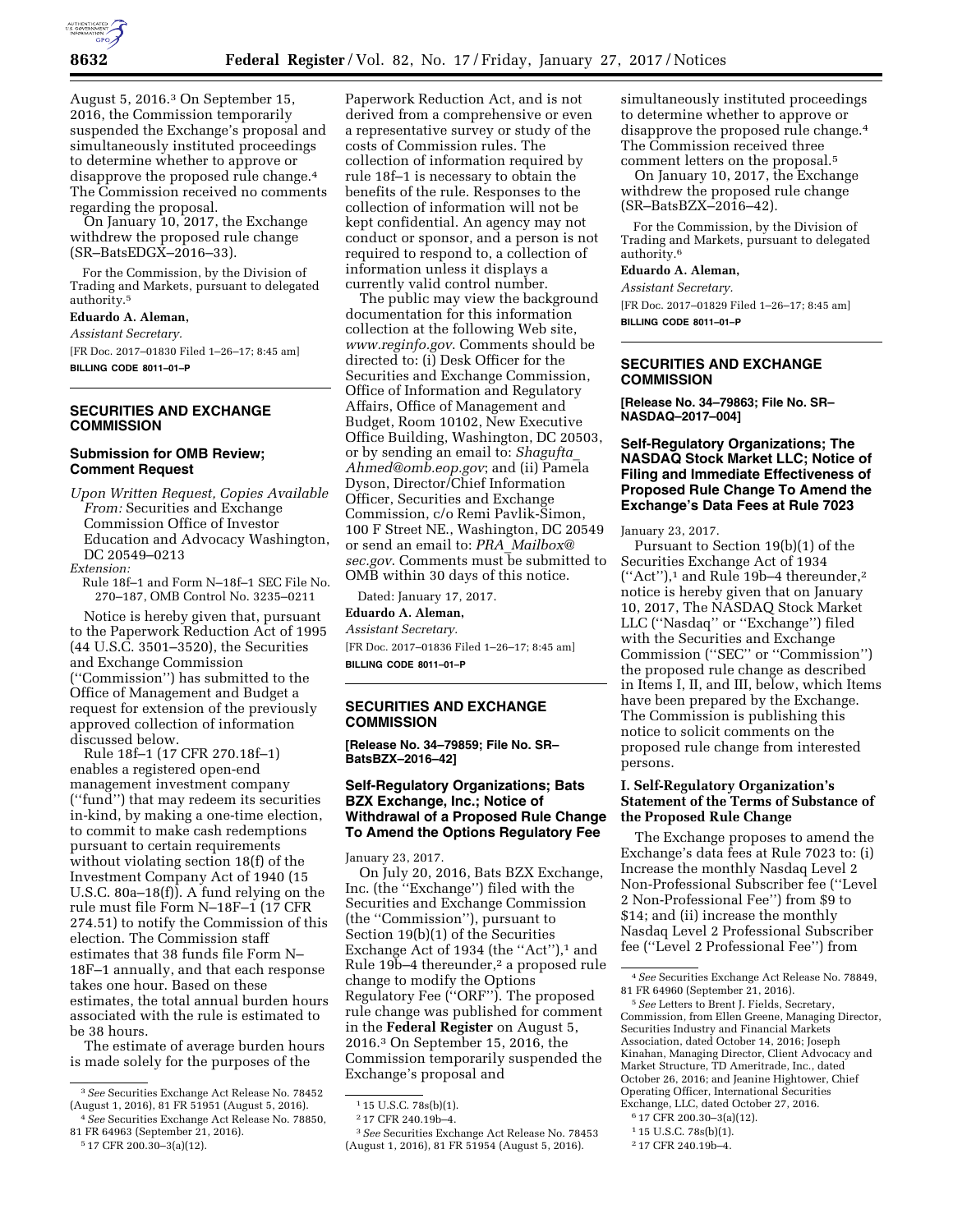\$60 to \$70, and to make conforming changes.

The text of the proposed rule change is available on the Exchange's Web site at *[http://nasdaq.cchwallstreet.com,](http://nasdaq.cchwallstreet.com)* at the principal office of the Exchange, and at the Commission's Public Reference Room.

### **II. Self-Regulatory Organization's Statement of the Purpose of, and Statutory Basis for, the Proposed Rule Change**

In its filing with the Commission, the Exchange included statements concerning the purpose of and basis for the proposed rule change and discussed any comments it received on the proposed rule change. The text of these statements may be examined at the places specified in Item IV below. The Exchange has prepared summaries, set forth in sections A, B, and C below, of the most significant aspects of such statements.

### *A. Self-Regulatory Organization's Statement of the Purpose of, and Statutory Basis for, the Proposed Rule Change*

#### 1. Purpose

The purpose of the proposed rule change is to: (i) Increase the monthly Level 2 Non-Professional Fee from \$9 to \$14; and (ii) increase the monthly Level 2 Professional Fee from \$60 to \$70 for any Display Usage, or for Non-Display Usage based upon Indirect Access. The fee increases will set the Level 2 Non-Professional Fee equal to the TotalView fee for Non-Professional Subscribers under Rule 7023(b)(2)(A), and will set the Level 2 Professional Fee equal to the TotalView fee for Professional Subscribers set forth under Rule 7023(b)(2)(B).

The proposed change will equate the price of Level 2 with TotalView in anticipation of retiring Level 2 as a separate product, which will occur on a date to be determined by Nasdaq, based on an analysis of customer demand. Until Level 2 is retired, Nasdaq will continue to support this legacy product in tandem with its full-depth product, TotalView.

#### Level 2 and Depth-of-Book Data

Nasdaq Level 2 provides best-price orders and quotes from each market participant in the Nasdaq Market Center for Nasdaq-listed securities. It was introduced in 1983 as the Nasdaq Quotation Dissemination Service, and was the first product to provide bestprice orders and quotes for Nasdaq market participants. Level 2, like all of Nasdaq's depth-of-book data products, is entirely optional.

As part of Nasdaq's continuing efforts to augment its depth-of-book products, Nasdaq created TotalView, a premier product designed to substantially enhance the amount of data available to the investor. TotalView provides all orders and quotes from all Nasdaq members displayed in the Nasdaq Market Center for Nasdaq-listed securities. This allows the user to view approximately 20 times more information about market liquidity than Level 2, which provides only the bestprice orders and quotes for each market participant. In addition to a deeper view of orders and quotes, TotalView also provides other information not available on Level 2, such as the Net Order Imbalance Indicator, which supplies data on the daily auctions that take place at the open and close of the market.

Along with Level 2 and TotalView, Nasdaq also offers OpenView, which provides the depth-of-book information available in TotalView, except that OpenView provides information for securities not listed on Nasdaq. OpenView is typically purchased as an add-on to TotalView or Level 2.

#### Proposed Changes

Nasdaq intends to offer TotalView as its main depth-of-book product. The purpose of the proposed change is to equate the prices of Level 2 and TotalView in anticipation of retiring Level 2. In response to feedback from Distributors, the Exchange will continue to offer Level 2 for those Distributors that require time to transition their systems from Level 2 to TotalView, rather than retire Level 2 abruptly. The price increase will compensate Nasdaq for offering both the Level 2 and TotalView data feeds during this transition period.

Nasdaq anticipates retiring Level 2 for three reasons.

First, demand for Level 2 has fallen over the last two years. Nasdaq incurs a cost to support multiple depth-of-book products, and maintaining such an expenditure is not viable in view of falling demand.

Second, Level 2 has become less viable as a stand-alone product as industry standards have changed. While there was a market for Level 2 when it was first introduced, the market has moved toward either high-level products such as Nasdaq Basic (which offers best bid and offer and last sale information), or full depth-of-book data similar to TotalView. The market niche for intermediate products such as Level 2 is disappearing.

Third, the usefulness of Level 2 will continue to decrease over time as full

depth-of-book products continue to add more features, such as the Net Order Imbalance Indicator in TotalView. Nasdaq plans to continue enhancing TotalView with additional features, which will further widen the gap in functionality between TotalView and Level 2.

Level 2 will not be retired immediately. There may be customers who, because of special circumstances, continue to use Level 2 for the time being. Nasdaq will monitor customer demand to identify an appropriate retirement date. Until Level 2 is retired, Nasdaq will continue to support this legacy product in tandem with its fulldepth product, TotalView.

Because of the price increase for Level 2, the Exchange proposes three conforming changes to market data rules that reference Level 2.

First, under Rule 7023(c)(1), a Distributor that is also a broker-dealer may pay a monthly fee of \$25,000 for the right to provide Nasdaq TotalView and Nasdaq OpenView for Display Usage for Internal Distribution, or for External Distribution to Non-Professional Subscribers with whom the firm has a brokerage relationship. Payment of this optional enterprise license fee allows the purchaser to obtain TotalView and OpenView at the previous Level 2 rate because, under Rule 7023(c)(1), the Enterprise License shall not apply to relevant Level 1 and Nasdaq Level 2 fees.3 In other words, because Distributors receiving TotalView also receive the information contained in Nasdaq Level 2, those Distributors must also pay persubscriber fees at the same level as the Level 2 fees, in addition to the Enterprise License fee.

Because the proposed language equates Level 2 fees with the price of TotalView, Distributors that purchase the \$25,000 Enterprise License would be required to pay the monthly persubscriber fees at the new, higher rate, unless the language is adjusted. To maintain the current price structure, the Exchange proposes to delete the reference to Level 1 and Level 2 fees, and replace it with a set fee that reflects the current fee for Level 2. The proposal would require Distributors to pay a monthly fee of \$9 for each Non-Professional Subscriber and a monthly fee of \$60 for each Professional Subscriber for Display Usage based upon Direct or Indirect Access, in addition to the \$25,000 monthly

<sup>3</sup>The language regarding Level 1 has no effect because Level 1 has never been a product owned by Nasdaq. Level 1 is distributed under the UTP Plan.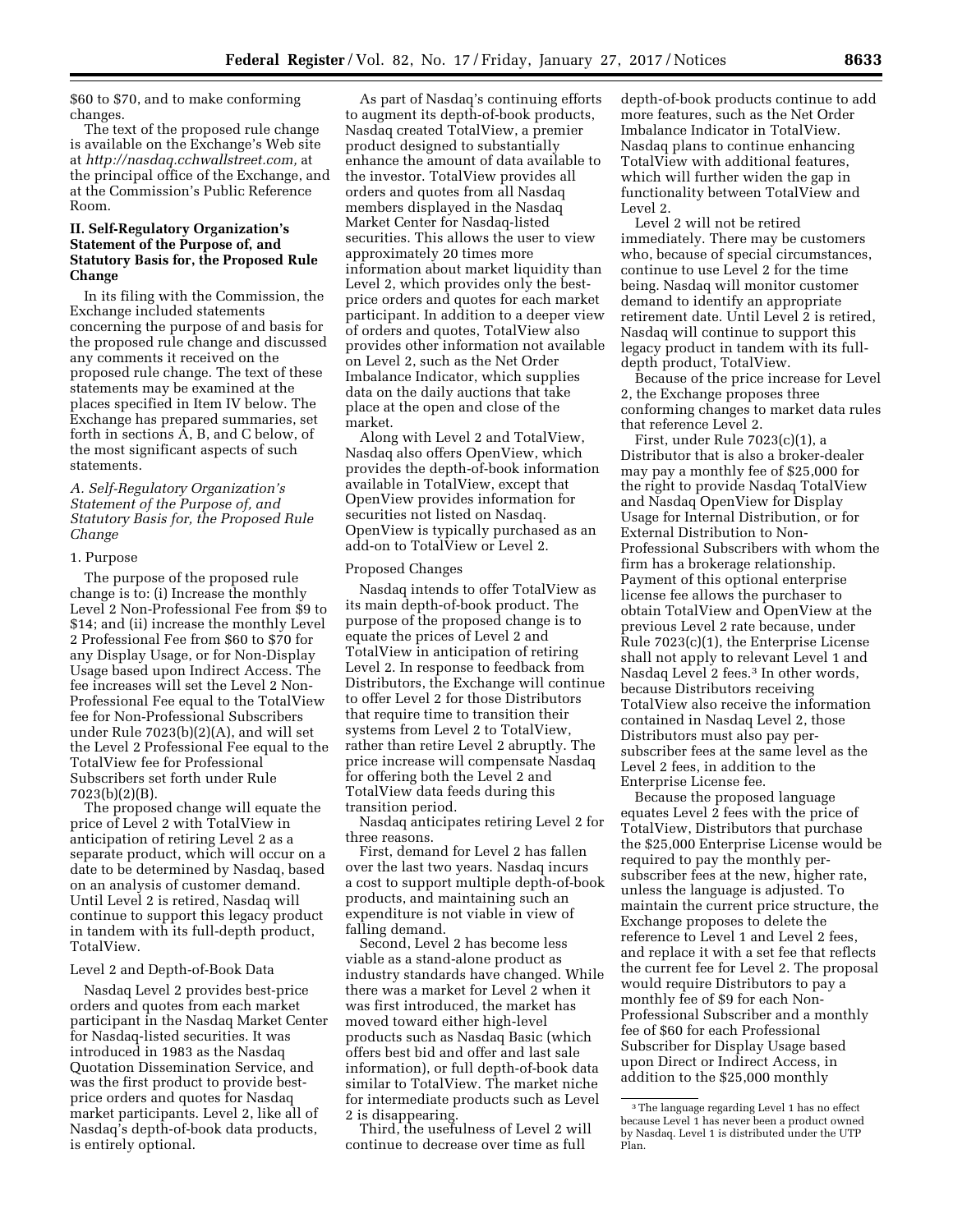enterprise license. This change preserves the current per-subscriber fees associated with the \$25,000 enterprise license. Deleting the reference to Level 1 has no effect because Level 1 is not a Nasdaq product.

Second, under Rule 7023(c)(2), a Distributor that is also a broker-dealer may pay a monthly fee of \$100,000 for the right to provide Nasdaq TotalView and Nasdaq OpenView for Display Usage for Internal Distribution, or for External Distribution to both Professional and Non-Professional Subscribers with whom the firm has a brokerage relationship. Payment of this optional enterprise license fee allows the purchaser to obtain TotalView and OpenView at the previous Level 2 rate because, under Rule 7023(c)(2), the Enterprise License shall not apply to relevant Level 1 and Nasdaq Level 2 fees.

As was the case for the \$25,000 Enterprise License under Rule 7023(c)(1), the proposed increase in the price of Level 2 would require Distributors that purchase the \$100,000 Enterprise License to pay the monthly per-subscriber fees at the new, higher rate, unless the language is adjusted. To maintain the prior price structure, the Exchange proposes to delete the reference to Level 1 and Level 2, and replace it with a set fee for Professional and Non-Professional Subscribers. The proposal would require Distributors to pay a monthly fee of \$9 for each Non-Professional Subscriber and a monthly fee of \$60 for each Professional Subscriber for Display Usage based upon Direct or Indirect Access, in addition to the \$100,000 monthly enterprise license. This change preserves the current per-subscriber fees associated with the \$100,000 enterprise license. As previously noted, deleting the reference to Level 1 has no effect because it is not a Nasdaq product.

Third, the Exchange proposes to remove a sentence from Rule 7023(e) that has been rendered meaningless. That rule currently provides a 30-day fee waiver for a trial offer of TotalView, provided that the waiver does not include incremental fees for the Nasdaq Level 2-only service. Because the proposal removes the price differential between Level 2 and TotalView, no incremental fees will exist, and the Exchange therefore proposes deleting that sentence.

The Level 2 Professional and Non-Professional fees are entirely optional, in that they apply only to Subscribers that opt to purchase Level 2. They do not impact or raise the cost of any other Nasdaq product, except for those subscribers who opt to purchase

OpenView together with Level 2, for whom the price of the combined product will rise by the same amount as Level 2.

#### 2. Statutory Basis

The Exchange believes that its proposal is consistent with Section 6(b) of the Act,<sup>4</sup> in general, and furthers the objectives of Sections 6(b)(4) and 6(b)(5) of the Act,<sup>5</sup> in particular, in that it provides for the equitable allocation of reasonable dues, fees and other charges among members and issuers and other persons using any facility, and is not designed to permit unfair discrimination between customers, issuers, brokers, or dealers.

The Commission and the courts have repeatedly expressed their preference for competition over regulatory intervention in determining prices, products, and services in the securities markets. In Regulation NMS, while adopting a series of steps to improve the current market model, the Commission highlighted the importance of market forces in determining prices and SRO revenues and, also, recognized that current regulation of the market system ''has been remarkably successful in promoting market competition in its broader forms that are most important to investors and listed companies.'' 6

Likewise, in *NetCoalition* v. *Securities and Exchange Commission* 7 (''NetCoalition'') the D.C. Circuit upheld the Commission's use of a market-based approach in evaluating the fairness of market data fees against a challenge claiming that Congress mandated a costbased approach.8 As the court emphasized, the Commission ''intended in Regulation NMS that 'market forces, rather than regulatory requirements' play a role in determining the market data . . . to be made available to investors and at what cost."<sup>9</sup>

Further, ''[n]o one disputes that competition for order flow is 'fierce.' . . . As the SEC explained, '[i]n the U.S. national market system, buyers and sellers of securities, and the brokerdealers that act as their order-routing agents, have a wide range of choices of where to route orders for execution'; [and] 'no exchange can afford to take its market share percentages for granted' because 'no exchange possesses a monopoly, regulatory or otherwise, in

5 15 U.S.C. 78f(b)(4) and (5).

6Securities Exchange Act Release No. 51808 (June 9, 2005), 70 FR 37496, 37499 (June 29, 2005) 'Regulation NMS Adopting Release").

the execution of order flow from broker dealers'. . . . "10

The Exchange believes that the proposals to increase the monthly Level 2 Non-Professional Fee and the Level 2 Professional Fee—which will be implemented in anticipation of retiring Level 2 as a separate product—are reasonable. The Exchange is providing time for Distributors to transition from Level 2 to TotalView feeds, and the price increase compensates Nasdaq for providing both feeds during that transition period. The fees for Level 2, like all proprietary data fees, are constrained by the Exchange's need to compete for order flow, and are subject to competition from other products and among broker-dealers for customers. If Nasdaq is incorrect in its assessment of the Level 2 market, there are no barriers to entry for competitors with substantially similar products.

The Exchange believes that the proposed fee changes are an equitable allocation and not unfairly discriminatory because the Exchange will apply the same fee to all similarlysituated subscribers.

## *B. Self-Regulatory Organization's Statement on Burden on Competition*

The Exchange does not believe that the proposed rule change will impose any burden on competition not necessary or appropriate in furtherance of the purposes of the Act. In terms of inter-market competition, the Exchange notes that it operates in a highly competitive market in which market participants can readily favor competing venues if they deem fee levels at a particular venue to be excessive. In such an environment, the Exchange must continually adjust its fees to remain competitive with other exchanges and with alternative trading systems that have been exempted from compliance with the statutory standards applicable to exchanges. Because competitors are free to modify their own fees in response, and because market participants may readily adjust their order routing practices, the Exchange believes that the degree to which fee changes in this market may impose any burden on competition is extremely limited.

The proposed fees will: (i) Increase the monthly Level 2 Non-Professional Fee from \$9 to \$14; and (ii) increase the monthly Level 2 Professional Fee from \$60 to \$70. If the changes proposed herein are unattractive to market

<sup>4</sup> 15 U.S.C. 78f(b).

<sup>7</sup>*NetCoalition* v. *SEC,* 615 F.3d 525 (D.C. Cir. 2010).

<sup>8</sup>*See NetCoalition,* at 534–535. 9 *Id.* at 537.

<sup>10</sup> *Id.* at 539 (quoting Securities Exchange Act Release No. 59039 (December 2, 2008), 73 FR 74770, 74782–83 (December 9, 2008) (SR– NYSEArca–2006–21)).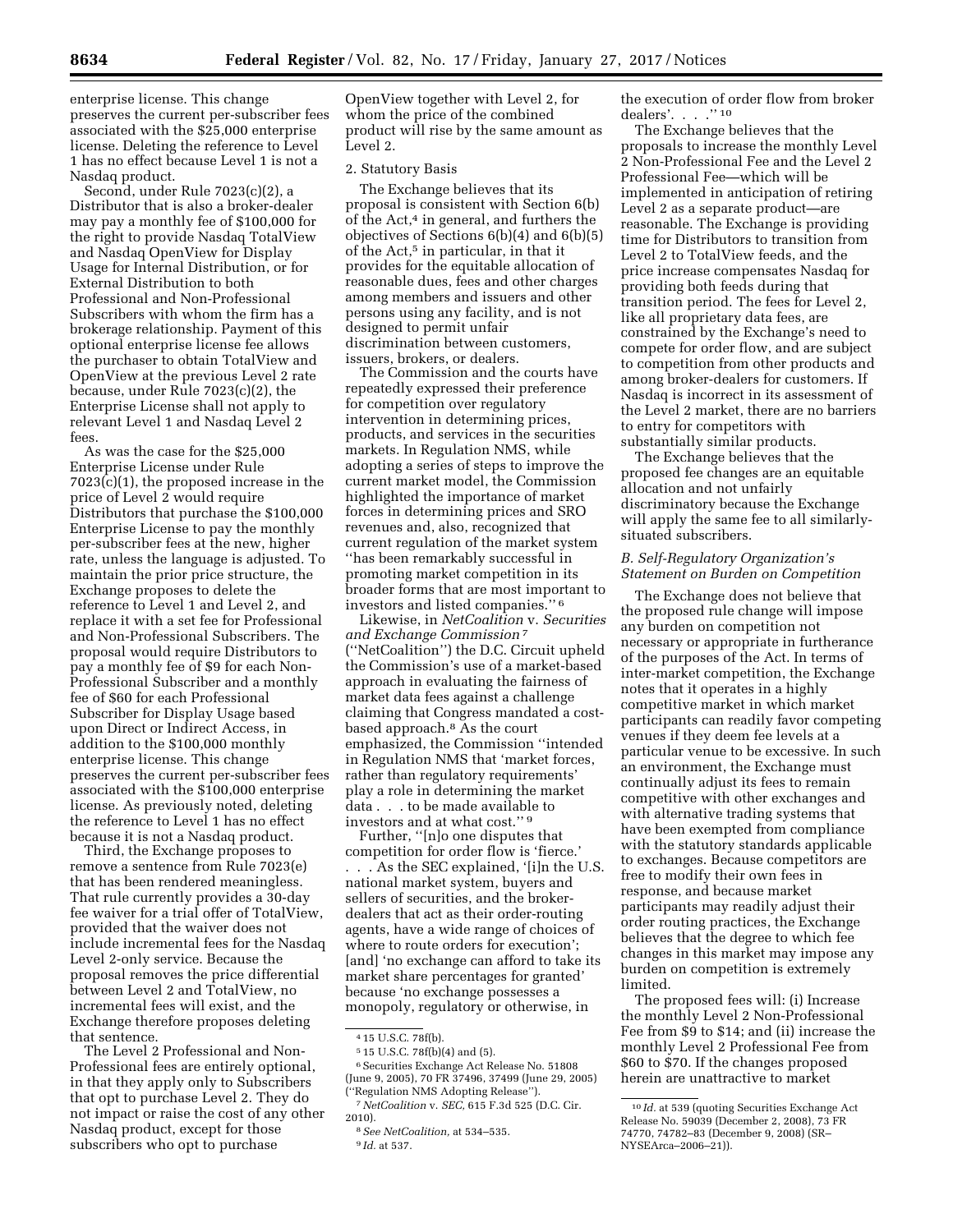participants, it is likely that the Exchange will lose market share as a result. Accordingly, the Exchange does not believe that the proposed changes will impair the ability of members or competing order execution venues to maintain their competitive standing in the financial markets.

Specifically, market forces constrain fees for Level 2 in three respects. First, all fees related to Level 2 are constrained by competition among exchanges and other entities attracting order flow. Firms make decisions regarding Level 2 and other proprietary data based on the total cost of interacting with the Exchange, and order flow would be harmed by the supracompetitive pricing of any proprietary data product. Second, the price of Level 2 is constrained by the existence of substitutes that are offered, or may be offered, by entities that offer proprietary data. Third, competition among Distributors for customers will further constrain the cost of Level 2. An example of the impact of market forces on the price of proprietary data is the decrease in the Nasdaq Basic enterprise license fee for broker-dealers distributing such information to subscribers in the context of a brokerage relationship, which was recently decreased from \$350,000 to \$100,000.

#### Competition for Order Flow

Fees related to Level 2 are constrained by competition among exchanges and other entities seeking to attract order flow. Order flow is the ''life blood'' of the exchanges. Broker-dealers currently have numerous alternative venues for their order flow, including selfregulatory organization (''SRO'') markets, as well as internalizing brokerdealers (''BDs'') and various forms of alternative trading systems (''ATSs''), including dark pools and electronic communication networks (''ECNs''). Each SRO market competes to produce transaction reports via trade executions, and two FINRA-regulated Trade Reporting Facilities (''TRFs'') compete to attract internalized transaction reports. The existence of fierce competition for order flow implies a high degree of price sensitivity on the part of BDs, which may readily reduce costs by directing orders toward the lowest-cost trading venues.

The level of competition and contestability in the market for order flow is demonstrated by the numerous examples of entrants that swiftly grew into some of the largest electronic trading platforms and proprietary data producers: Archipelago, Bloomberg Tradebook, Island, RediBook, Attain, TracECN, BATS Trading and BATS/

Direct Edge. A proliferation of dark pools and other ATSs operate profitably with fragmentary shares of consolidated market volume. For a variety of reasons, competition from new entrants, especially for order execution, has increased dramatically over the last decade.

Each SRO, TRF, ATS, and BD that competes for order flow is permitted to produce proprietary data products. Many currently do or have announced plans to do so, including NYSE, NYSE Amex, NYSE Arca, BATS, and IEX. This is because Regulation NMS deregulated the market for proprietary data. While BDs had previously published their proprietary data individually, Regulation NMS encourages market data vendors and BDs to produce proprietary products cooperatively in a manner never before possible. Order routers and market data vendors can facilitate production of proprietary data products for single or multiple BDs. The potential sources of proprietary products are virtually limitless.

The markets for order flow and proprietary data are inextricably linked: A trading platform cannot generate market information unless it receives trade orders. As a result, the competition for order flow constrains the prices that platforms can charge for proprietary data products. Firms make decisions on how much and what types of data to consume based on the total cost of interacting with Nasdaq and other exchanges. Data fees are but one factor in a total platform analysis. If the cost of the product exceeds its expected value, the broker-dealer will choose not to buy it. A supracompetitive increase in the fees charged for either transactions or proprietary data has the potential to impair revenues from both products. In this manner, the competition for order flow will constrain prices for proprietary data products.

### Substitute Products

The price of depth-of-book data is constrained by the existence of competition from other exchanges, such as NYSE and BATS, which sell proprietary depth-of-book data. While a small number of highly sophisticated traders purchase depth-of-book products from multiple exchanges, most customers do not. Because most customers would not pay an excessive price for Level 2 when substitute data is available from other proprietary sources, the Exchange is constrained in its pricing decisions.

#### Competition Among Distributors

Competition among Distributors provides another form of price discipline for proprietary data products. If the price of Level 2 were set above competitive levels, Distributors purchasing Level 2 would be at a disadvantage relative to their competitors, and would therefore either purchase a substitute or forego the product altogether.

In summary, market forces constrain the price of depth-of-book data such as Level 2 through competition for order flow, competition from substitute products, and in the competition among vendors for customers. For these reasons, the Exchange has provided a substantial basis demonstrating that the fee is equitable, fair, reasonable, and not unreasonably discriminatory, and therefore consistent with and in furtherance of the purposes of the Exchange Act.

*C. Self-Regulatory Organization's Statement on Comments on the Proposed Rule Change Received From Members, Participants, or Others* 

No written comments were either solicited or received.

### **III. Date of Effectiveness of the Proposed Rule Change and Timing for Commission Action**

The foregoing rule change has become effective pursuant to Section  $19(b)(3)(A)(ii)$  of the Act.<sup>11</sup>

At any time within 60 days of the filing of the proposed rule change, the Commission summarily may temporarily suspend such rule change if it appears to the Commission that such action is: (i) Necessary or appropriate in the public interest; (ii) for the protection of investors; or (iii) otherwise in furtherance of the purposes of the Act. If the Commission takes such action, the Commission shall institute proceedings to determine whether the proposed rule should be approved or disapproved.

### **IV. Solicitation of Comments**

Interested persons are invited to submit written data, views and arguments concerning the foregoing, including whether the proposed rule change is consistent with the Act. Comments may be submitted by any of the following methods:

#### *Electronic Comments*

• Use the Commission's Internet comment form (*[http://www.sec.gov/](http://www.sec.gov/rules/sro.shtml)  [rules/sro.shtml](http://www.sec.gov/rules/sro.shtml)*); or

<sup>11</sup> 15 U.S.C. 78s(b)(3)(A)(ii).